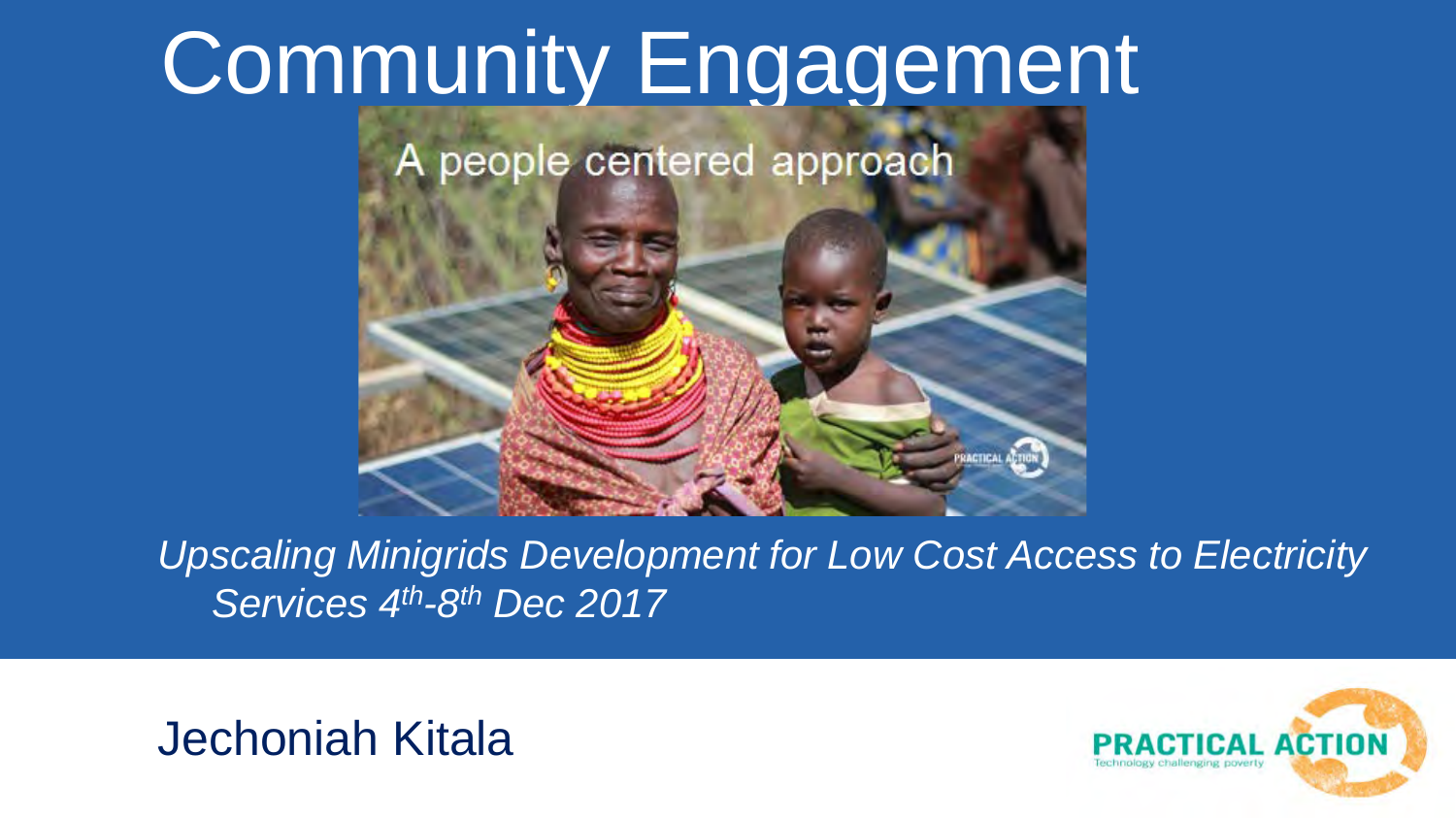## **Who is Practical Action?**



- **International NGO**
- Founded on belief that technology can play an important role in lifting people out of poverty
- **Offices in 8 countries Africa, Asia and Latin America**
- Energy access is a core sectoral focus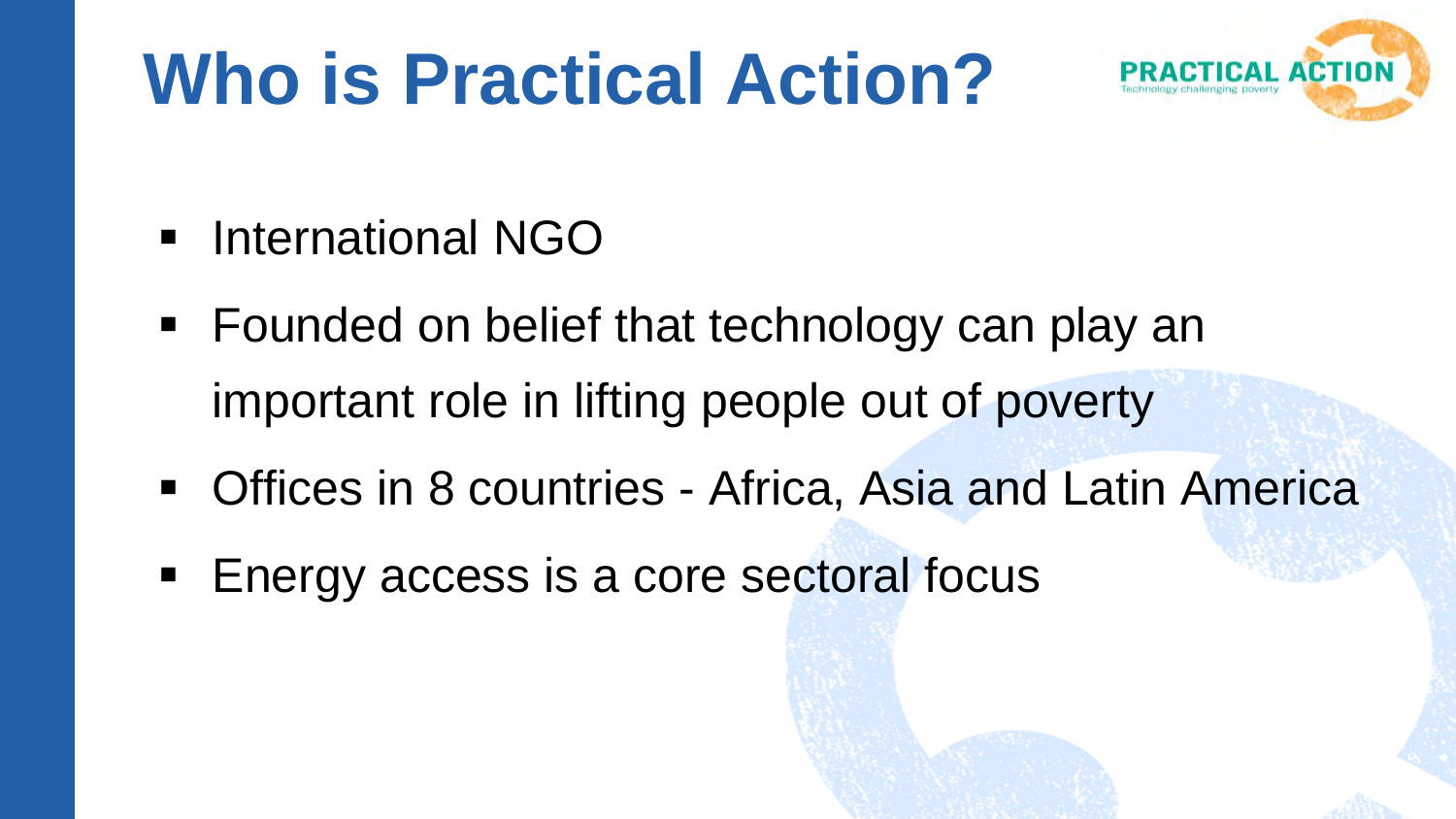### **Practical Action and Community Engagement**



- **Implemented more than 500 mini-grids worldwide,** enabled by our market systems approach, and our community-focused model
- **Perovides advice and support on community engagement** and fostering growth of productive uses of energy,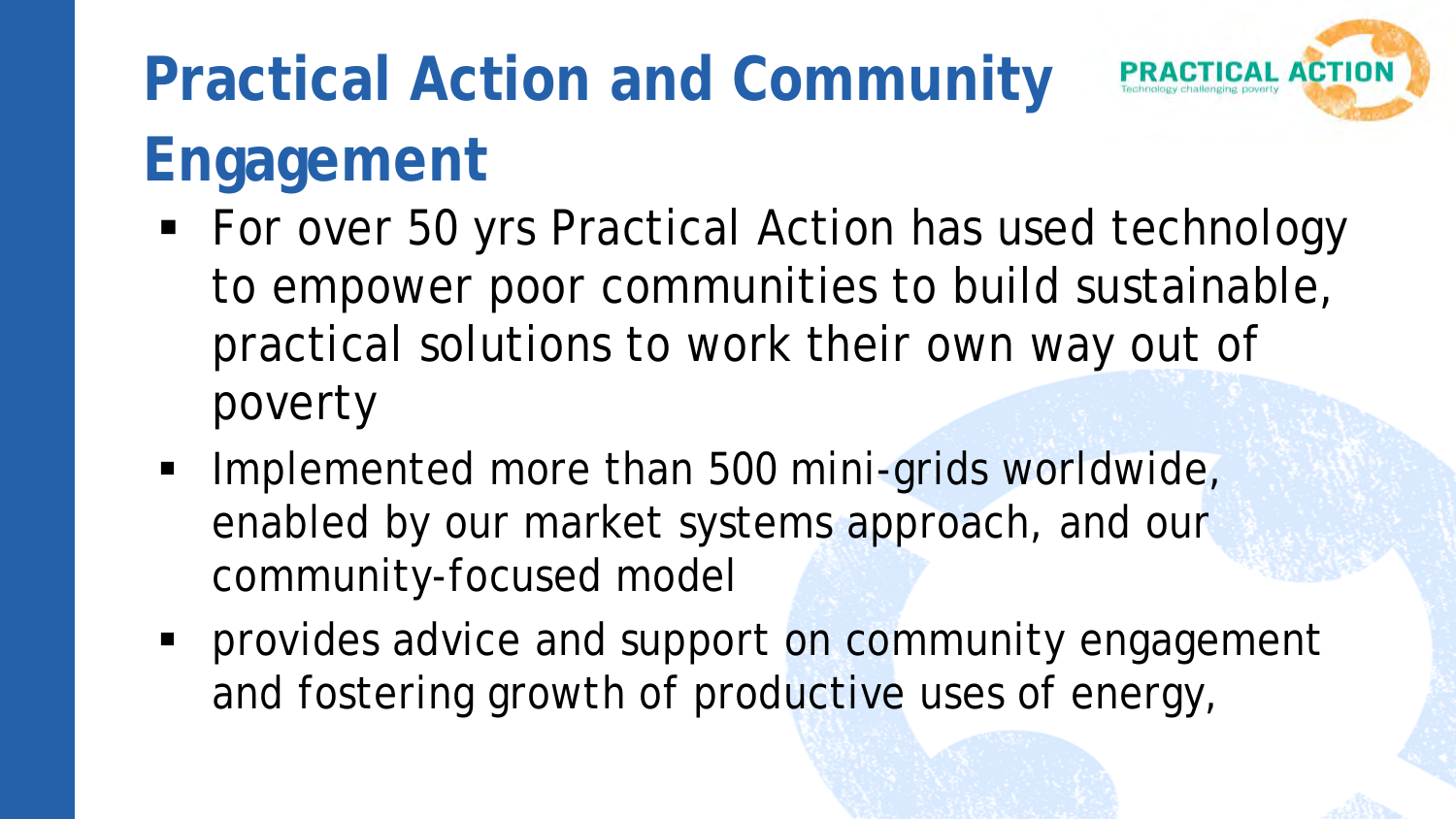# **Total Energy Access(TEA)**





- *Total Energy Access (TEA) approach encompasses:*
- *All spheres of energy access: households, productive uses and community facilities, differentiated by gender;*
- *All forms of energy access: electricity, cooking, heating and mechanical power; and*
- *All feasible and appropriate means of energy provision: grid-connected, mini-grid, and standalone.*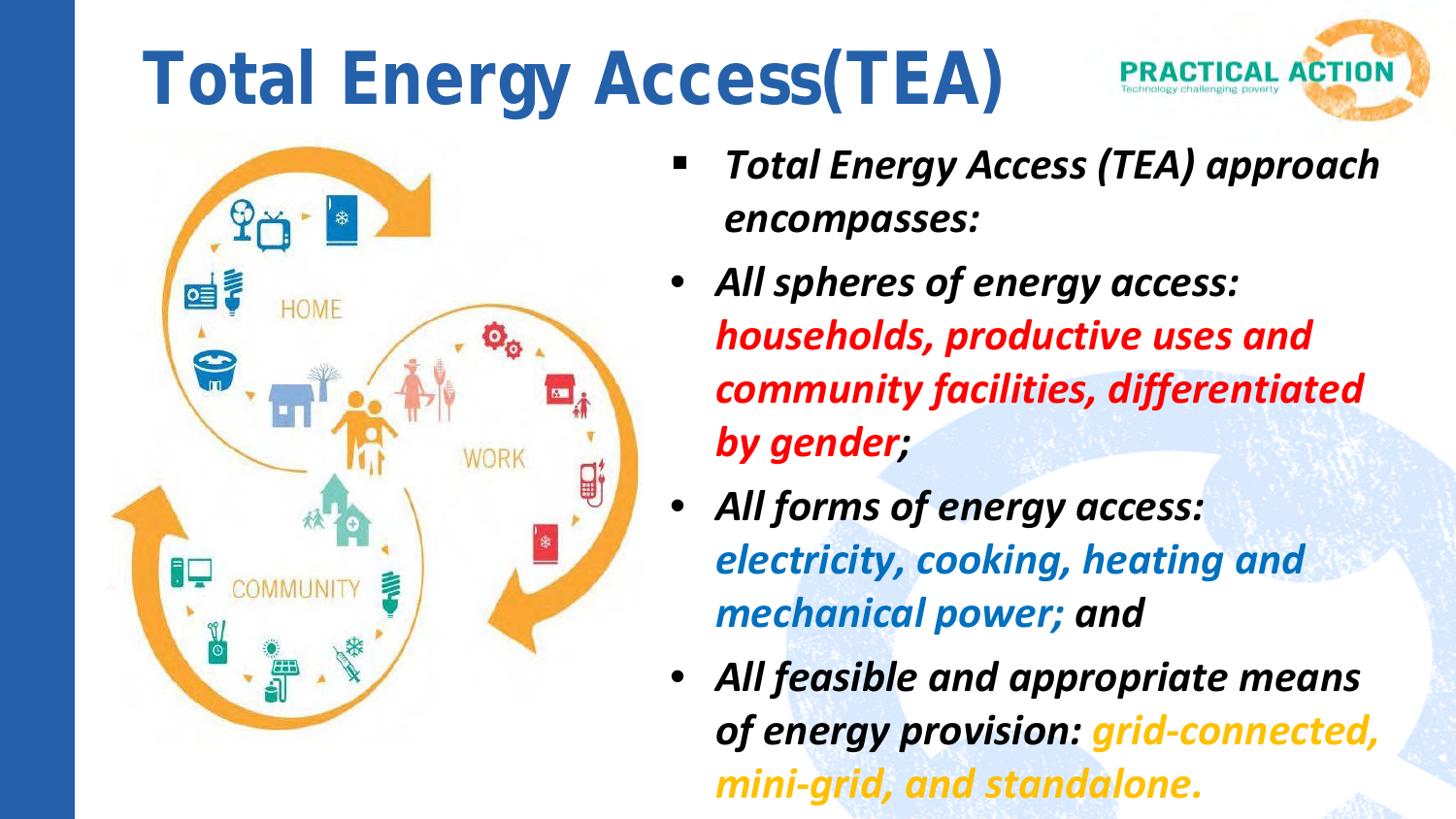## Goal of Community engagement **PRACTICAL ACTION**

- To ensure inclusivity in the design planning and delivery of electricity services
- **This includes:** 
	- Energy needs
	- Tariffs and payment modalities
	- Community ownership and management
- **Entails building capacity of mini-grid developers to effectively** and efficiently engage with communities and build productive demand,
- **Approach works alongside a developer a evolve a community** engagement approach which fits with their business model;
- When a mini-grid arrives, communities are often looking to have support from the developer in more areas than just energy.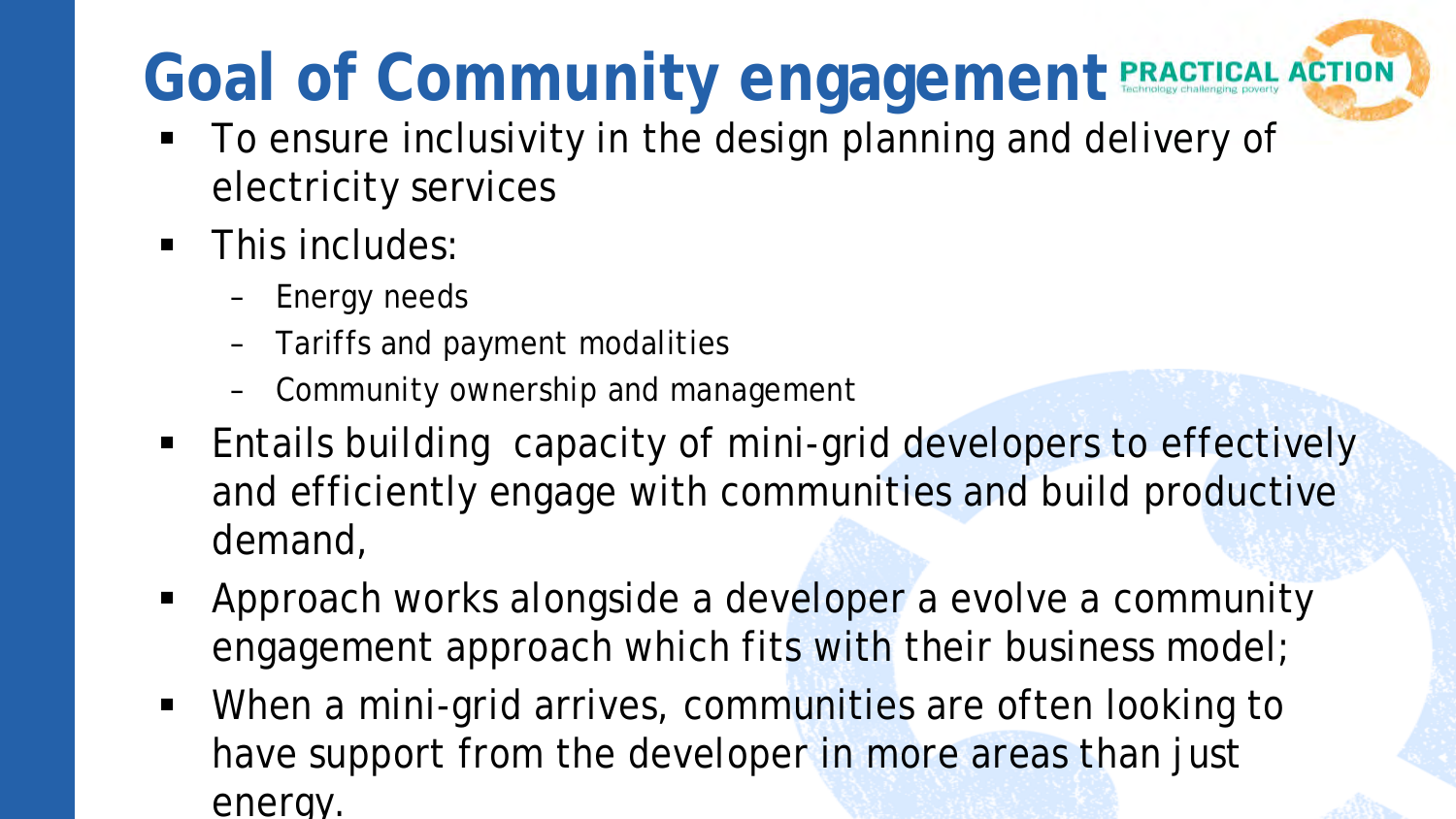## **Benefits for developers**



- **F** improve mini-grid design
- **EXT** increase community buy-in, support and ownership
- mobilise contributions in cash or in kind
- **F** improve billing and revenue collection efficiency
- Aggregation of demand-Creation of electricity buyers' cooperative
- **EXA** effectively prevent and mitigate conflict
- **F** reduce theft and distribution losses
- **EXECT** actively stimulate demand and increase energy consumption All of this contributes to improving the operational *viability, profitability and therefore scalability of mini-grid business models.*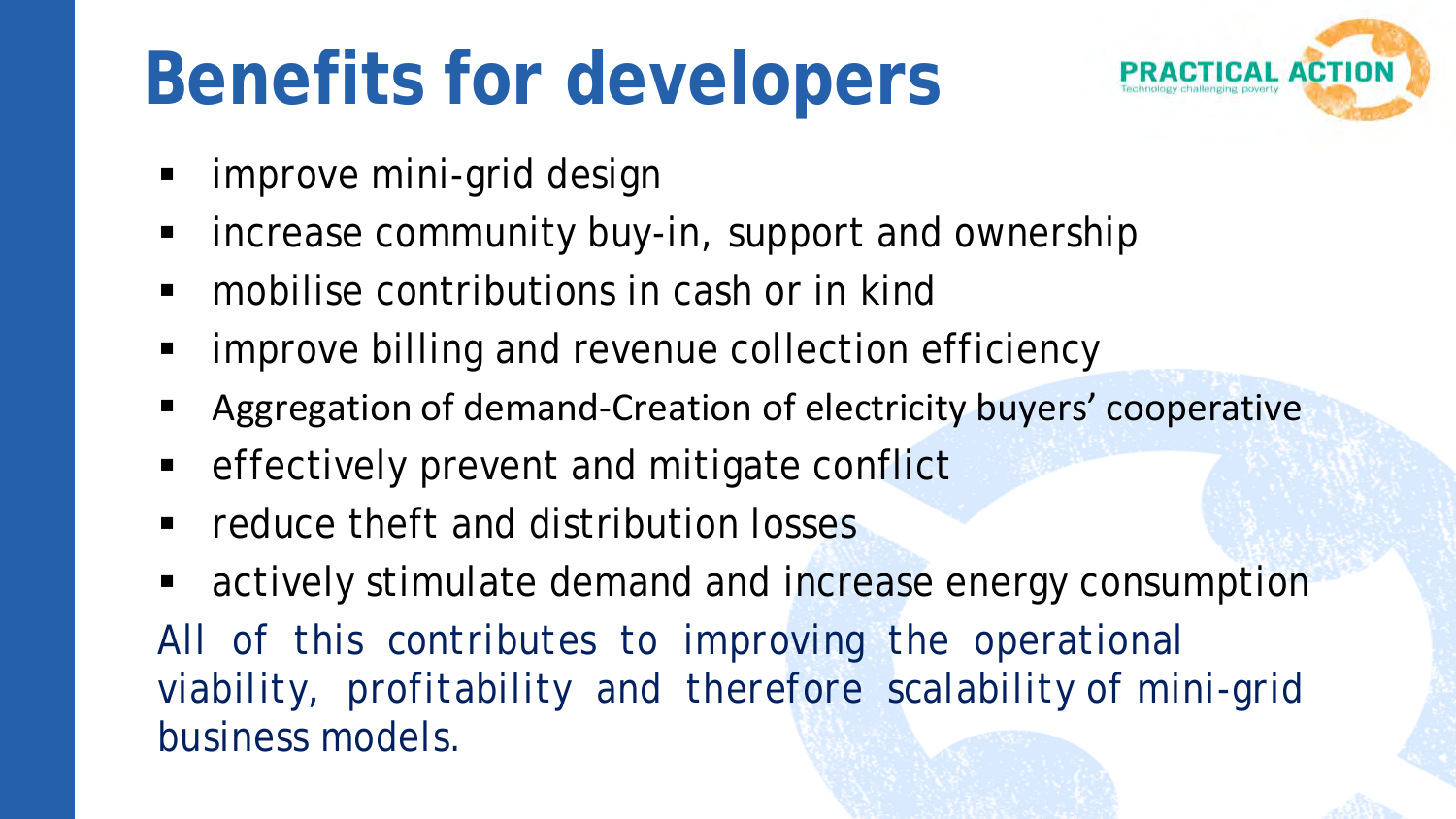#### **Key Areas of Community Engagement**

- 1. Demand forecasting current and future demand –WTP/ATP
- 2. Technical assessments
- 3. Business model development,
- 4. Development activities for stimulating energy demand and strengthening livelihoods
- 5. Social Impact monitoring and evaluation





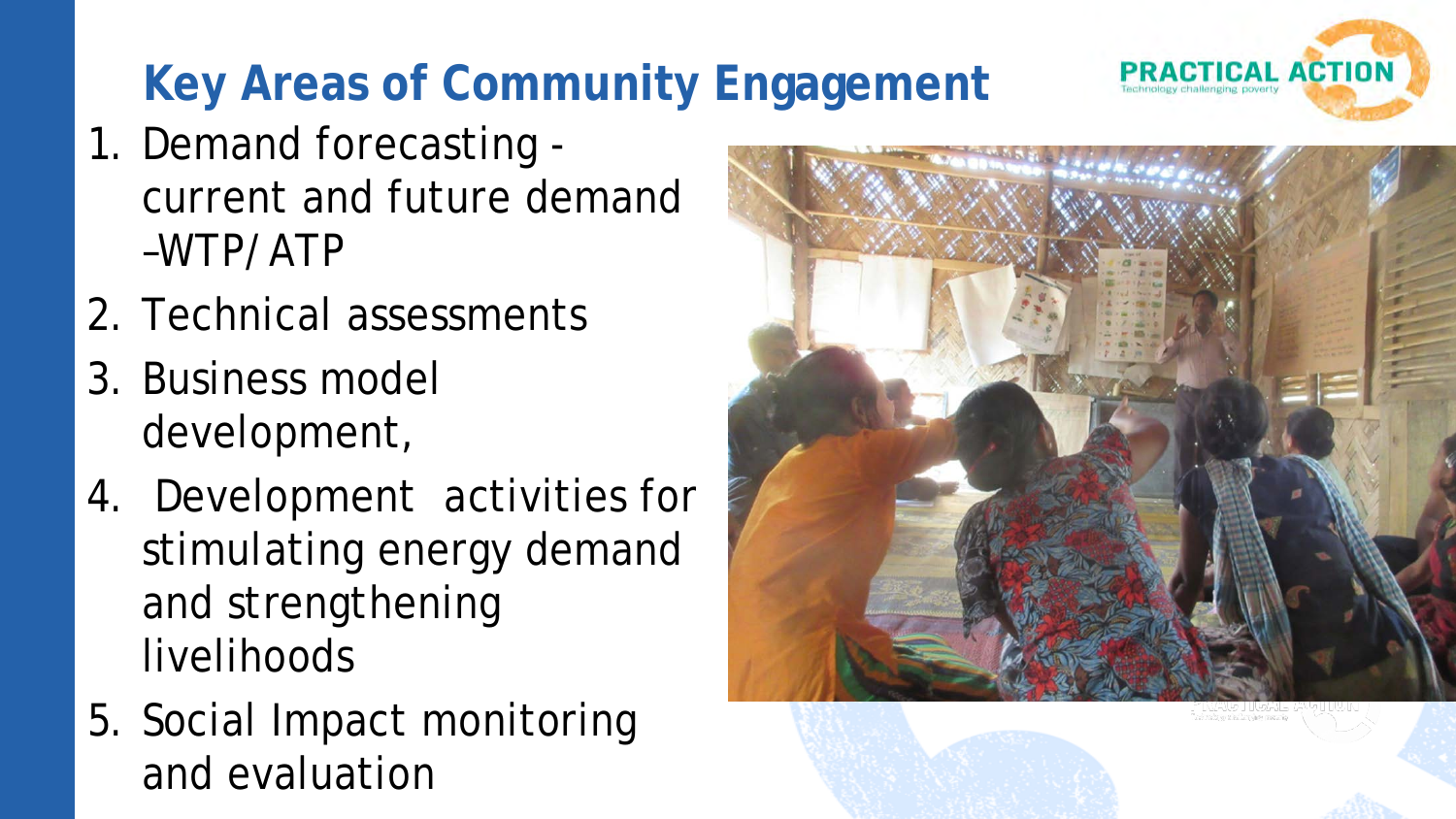## **CE Benefits to end Users**



- Contribute to energy literacy in the community
- The technology how a mini-grid works
- **-** Opportunity for social and economic improvements,
- **EXTERGER** Limitations, boundaries of the project,
- **Tariffs,**
- **Energy efficient measures**
- **Potential for Productive uses of Energy,**
- Tasks and obligations of the community and,
- Safety or health risks.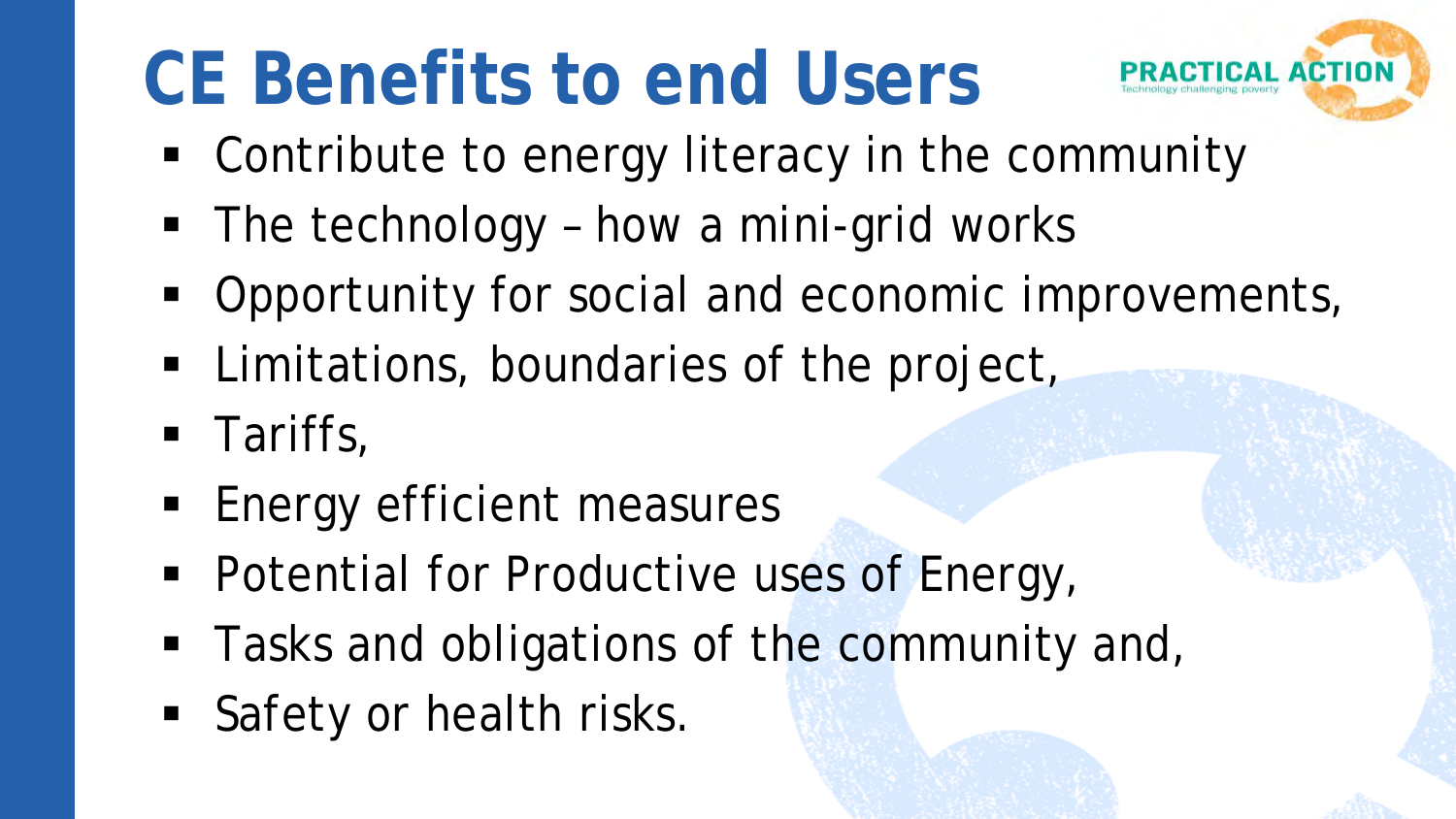#### **Least-cost solutions: integrated rural energy access plans**

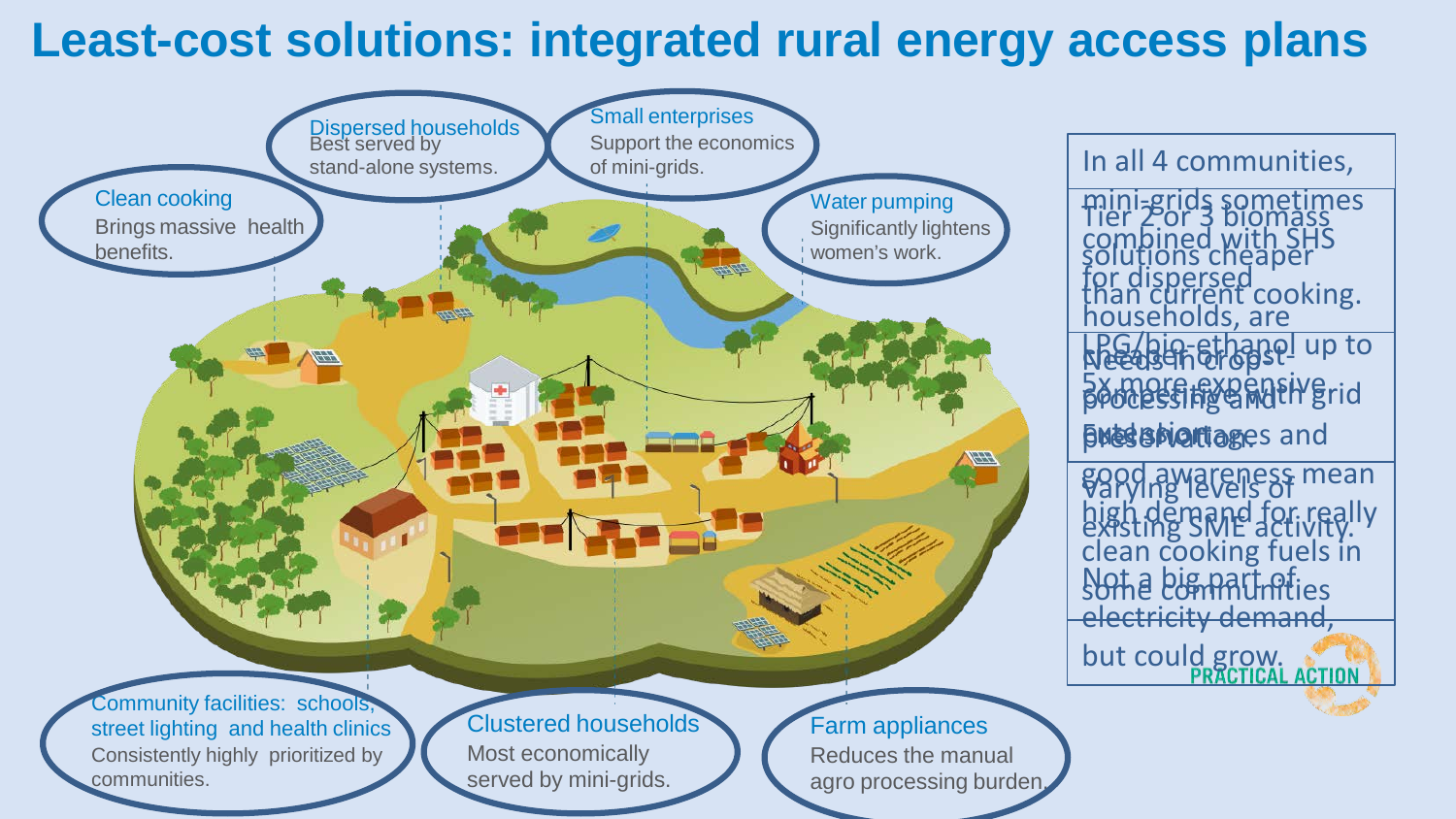### **CASE STUDY: The Kenya Green Minigrid Pro,.**

The Green Mini Grid Facility Kenya avails funds, and supports green and sustainable mini-grid electrification in remote areas in Kenya. The GMG Facility Kenya provides:

- Technical assistance
- Milestone investment grants
- Output-based grants

Community engagement (social inclusion and gender) is included as part of the due diligence process to ensure those key development aspects are embedded in their projects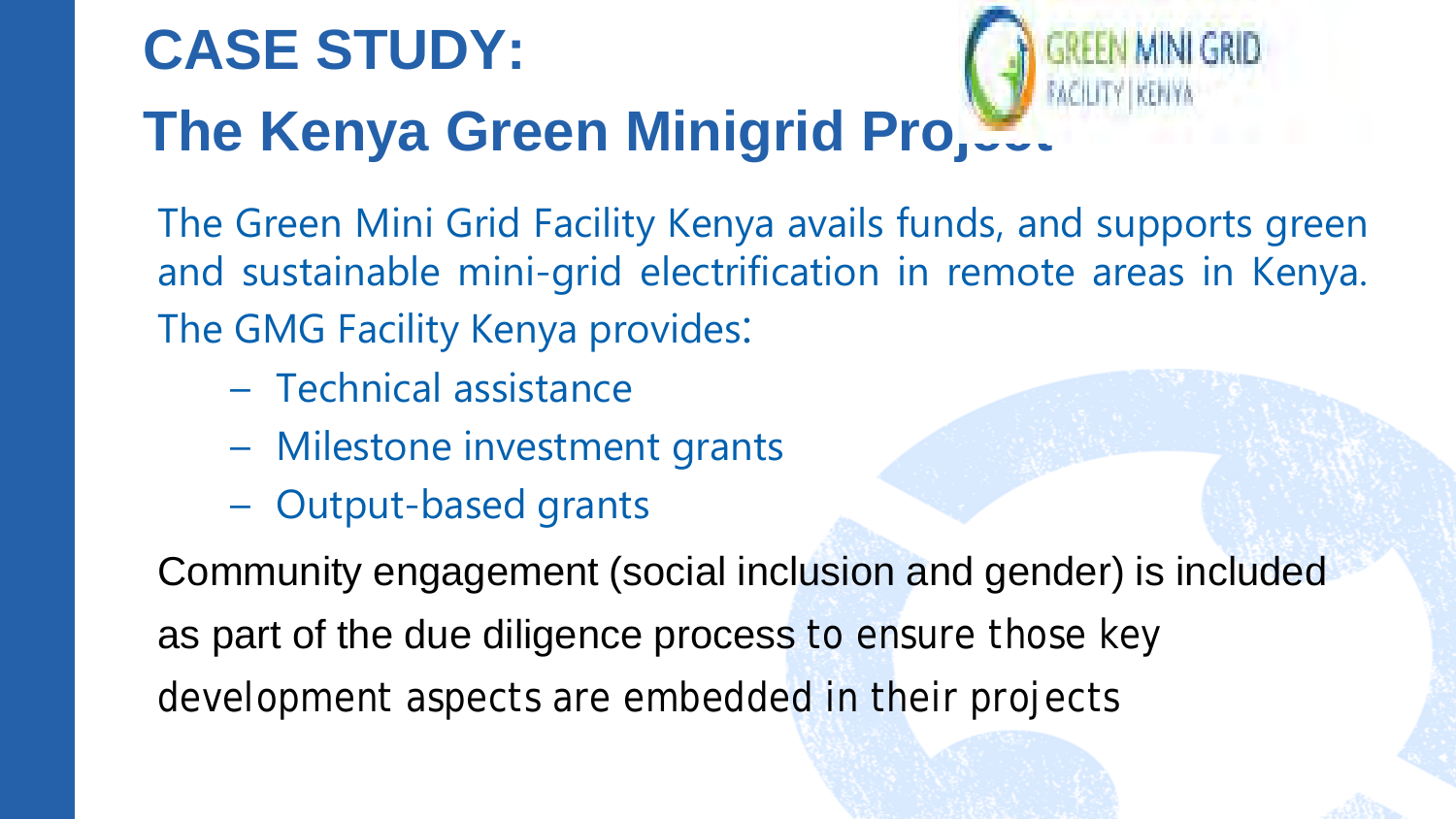# **Needs and priorities**

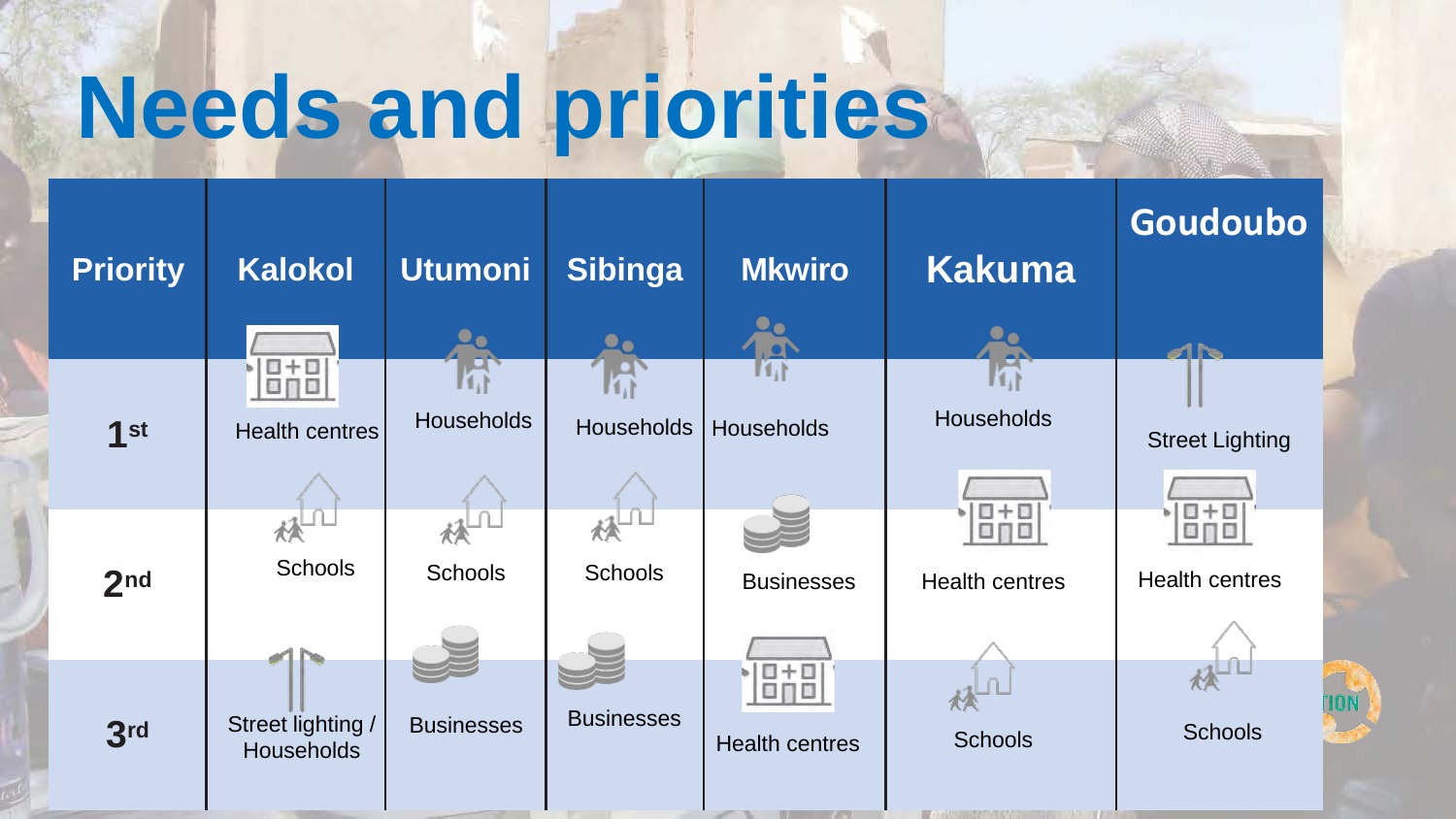#### **Rubagabaga mhp project, Rwanda**



- A 300kW project under development by East Africa Power with Practical Action leading on the community engagement
- Pioneering a Private-Public-Community-Partnership model that encompasses development of the grid connected mhp with a component of directly connecting households, businesses and institutions in the village of Rubagabaga.
- An environmental protection component targeting the river's catchment is also factored into the project in order to ensure sustainability